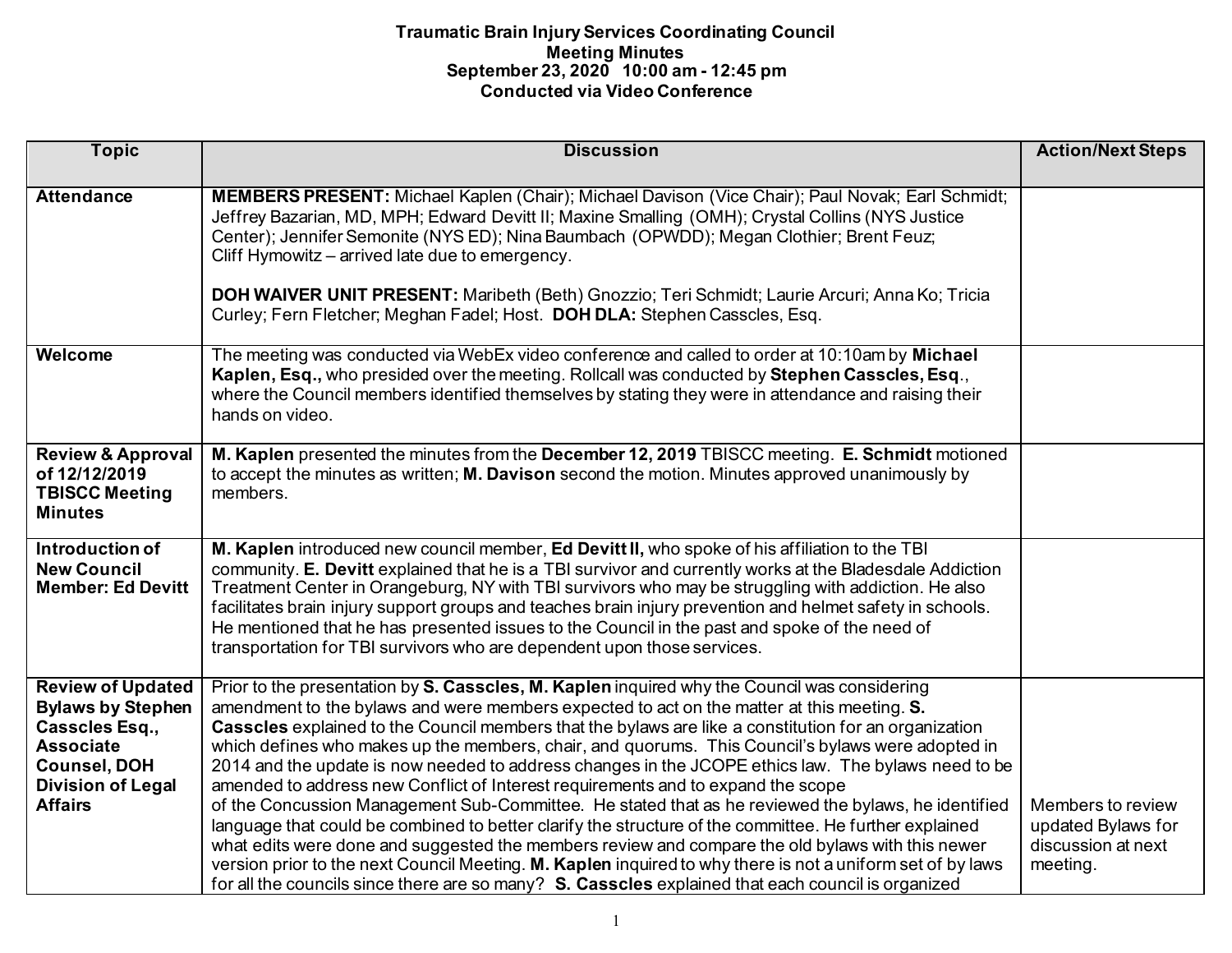|                                                                                                                                                      | differently. There are also different sets of ethical standards and designations and chairs. S.<br>Casscles reiterated that the Council should review and compare the two versions so that a final version<br>can be adopted within the next couple of meetings once they are familiar and comfortable with the<br>changes.<br>A copy of the current and revised draft was distributed to the TBISCC members for the meeting.                                                                                                                                                                                                                                                                                                                                                                                                                                                                                                                                                                                                                                                                                                                                                                                                                                                                                                                                                                                                                                                                                                                                                                                                                                                                                                                                                                                                                                                                                                                                                                                                                                                                                                                                                                                                                                                                                                                                                                                                                                                                                         |                                                                                                 |
|------------------------------------------------------------------------------------------------------------------------------------------------------|-----------------------------------------------------------------------------------------------------------------------------------------------------------------------------------------------------------------------------------------------------------------------------------------------------------------------------------------------------------------------------------------------------------------------------------------------------------------------------------------------------------------------------------------------------------------------------------------------------------------------------------------------------------------------------------------------------------------------------------------------------------------------------------------------------------------------------------------------------------------------------------------------------------------------------------------------------------------------------------------------------------------------------------------------------------------------------------------------------------------------------------------------------------------------------------------------------------------------------------------------------------------------------------------------------------------------------------------------------------------------------------------------------------------------------------------------------------------------------------------------------------------------------------------------------------------------------------------------------------------------------------------------------------------------------------------------------------------------------------------------------------------------------------------------------------------------------------------------------------------------------------------------------------------------------------------------------------------------------------------------------------------------------------------------------------------------------------------------------------------------------------------------------------------------------------------------------------------------------------------------------------------------------------------------------------------------------------------------------------------------------------------------------------------------------------------------------------------------------------------------------------------------|-------------------------------------------------------------------------------------------------|
| <b>Telehealth</b><br><b>Presentation by</b><br>Megan Prokorym,<br>MPH,<br><b>OPCHSM/DOH -</b><br><b>Healthcare</b><br><b>Transformation</b><br>Group | M. Prokorym presented an overview of telehealth law and policy as it relates to NYS. She mentioned that<br>the federal government has their own policies, but she focused on the State's requirement for<br>Medicaid reimbursement for services. She reiterated the importance of telehealth during the COVID-19<br>pandemic for patients; discussed telehealth parity law passed in 2014 where payors cannot exclude from<br>coverage a service delivered via telehealth if they cover that service in person. Payment parity dictates<br>that the insurer must pay the same rate of coverage for the service provided by telehealth as they would<br>provide as in person. Because of the pandemic, some providers were being paid a lesser rate, so<br>amendments are currently in development. There is payment parity in place for Medicaid FFS as well as<br>for Medicare. She stated that to receive Medicaid reimbursement for telehealth services, a provider must<br>be licensed, enrolled in Medicaid and in good standing. Providers would normally be<br>licensed with NY State Education Department; however, during the pandemic, the State allowed for<br>providers licensed in a different state as long as it is in good standing to provide telehealth.<br>The patient can be located in a hospital, nursing home, hospice program, mental health clinical program,<br>OPWDD program, private physician or dentist office, Adult Day Care Facility, childcare program, school,<br>home or temporary residence shelter to receive telehealth benefits. These laws are pre-<br>COVID. Telehealth has become vital to provide care through a wide variety of programs and with different<br>payment pathways. Some changes were made to the law of telehealth to allow audio services as part of<br>the telehealth modality. These services can be reimbursed through Medicaid with prior approval through<br>CMS.<br>M. Kaplen asked what of this presentation is directly related to the TBI Waiver impacted program?<br>B. Gnozzio thanked Megan for her presentation and explained that we will be discussing TBI and the<br>COVID response later in the meeting. This was a beneficial program as TBI participants use services<br>through clinics mentioned in the presentation and waiver participants have been able to continue to<br>receive services during the pandemic.<br>A copy of the PowerPoint presentation was distributed to the TBISCC members immediately after the<br>meeting. |                                                                                                 |
| <b>Presentation on</b><br><b>Relevant Past</b><br><b>TBISCC Activities</b><br>& Developing New                                                       | Dr. Bazarian reviewed Section 2744 of the Public Health Law that established the advisory council which<br>is tasked with developing recommendations to NYSDOH for public awareness and outreach for mild TBI<br>and concussions, and for developing a clearinghouse for academic and scientific findings. Dr. Bazarian<br>and the subcommittee researched past Council meetings to get an idea of what has already been done.                                                                                                                                                                                                                                                                                                                                                                                                                                                                                                                                                                                                                                                                                                                                                                                                                                                                                                                                                                                                                                                                                                                                                                                                                                                                                                                                                                                                                                                                                                                                                                                                                                                                                                                                                                                                                                                                                                                                                                                                                                                                                        | <b>Berlin Consensus</b><br>Statement on<br><b>Concussion in Sport:</b><br>https://scipol.duke.e |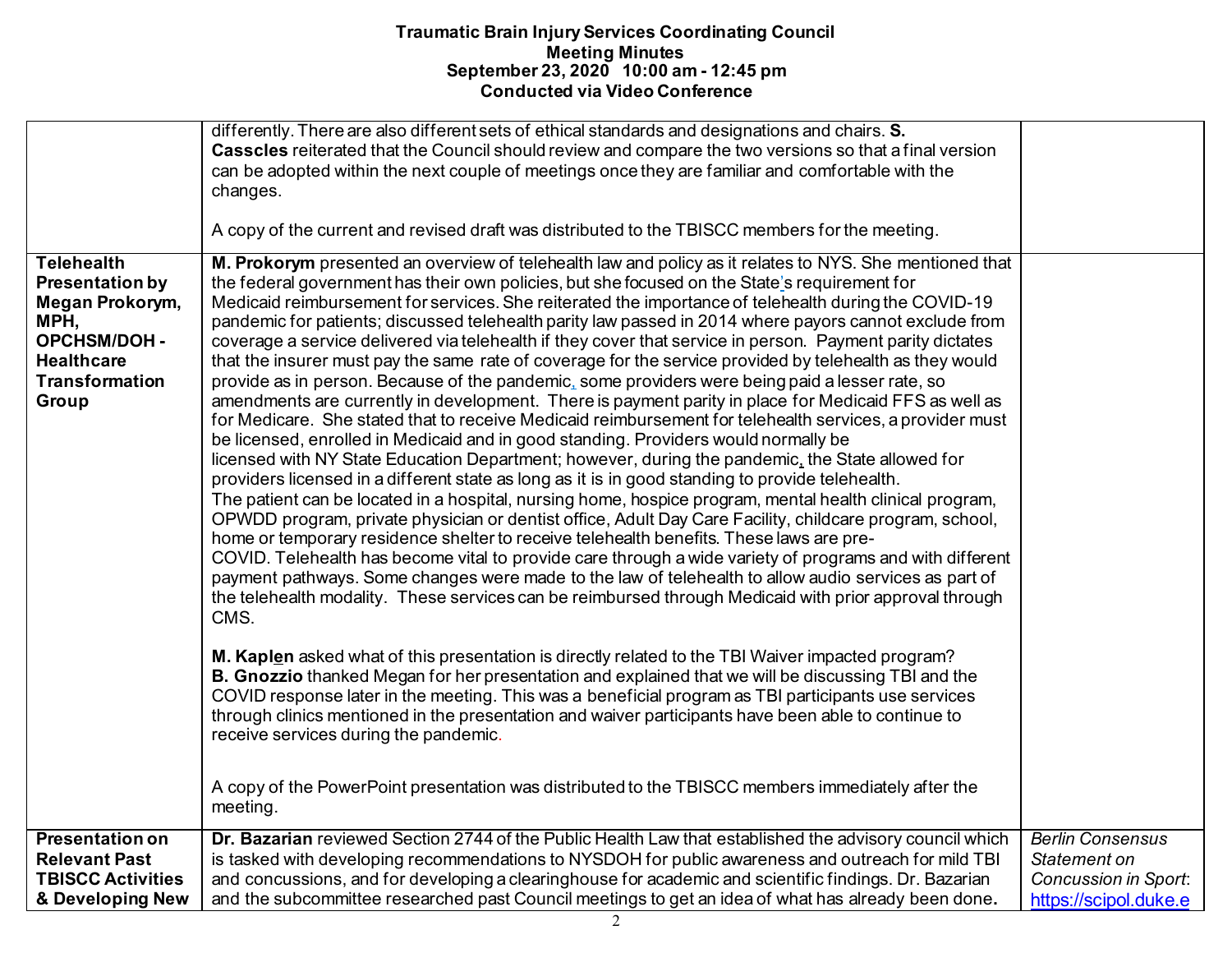| <b>Recommendations</b> | The following is a summary of that review: In April 2009, a presentation from Mark R. Lovell, founding      | du/track/berlin-         |
|------------------------|-------------------------------------------------------------------------------------------------------------|--------------------------|
| for Concussion         | director of the University of Pittsburg Medical Center (UPMC) Sports Medicine Concussion Program            | consensus-               |
| <b>Management by</b>   | (Deepak Program); the CDC released the Coaches Concussion Toolkit; Brian Weger, NYS Public High             | statement-               |
| Dr. Jeffrey            | School, spoke of the initiatives on concussion grants. Christine Dams O'Conner, Mt. Sinai, produced a       | concussion-sport         |
| <b>Bazarian</b>        | video in 2011 entitled Do I have a Brain Injury and What Can I do About It; Brian Greenwald, CDC spoke      |                          |
|                        | of the Heads Up Toolkit; Mary Ann Anglin discussed the Concussion Awareness Act which became law in         |                          |
|                        | July 2011. Karen Hollowood, NYS Department of Education, spoke on Guidelines Management School              |                          |
|                        | Settings in September 2011; a presentation by Helen Hines, DOH/DLTC, regarding the HRSA Grants 5            | The subcommittee or      |
|                        | year TBI Action Plan, Prevention and Treatment; in 2017 BIANYS announced a concussion initiative and        | Council to review the    |
|                        | released a pamphlet on the impact on student athletes which could potentially be used to reach the          | <b>Ontario Neuro</b>     |
|                        | charge of public awareness. The Berlin Consensus Statement on Concussion in Sport is linked in the          | <b>Trauma Foundation</b> |
|                        | Action items column.                                                                                        | Living Guidelines.       |
|                        |                                                                                                             |                          |
|                        | Dr. Bazarian discussed the subcommittee's plan for developing new recommendations to and with the           |                          |
|                        | Council: Gather ideas from Council members, outside agencies, then the Council can convert into             |                          |
|                        | recommendations, have a Council vote, then submit to NYSDOH to move forward. Dr. Bazarian inquired          | TBI 5 Year Plan:         |
|                        | from the group: 1) What are our practical options? What is on the table or off the table? 2) What was       | https://www.health.ny    |
|                        | produced by the 2009 HRSA grant? Are the videos and pamphlet still relevant from NYU? What content is       | .gov/facilities/long ter |
|                        | available on CDC, BIANYS and NYSDOH websites regarding public awareness? What universities,                 | m care/docs/2012 n       |
|                        | companies, agencies in NYS or elsewhere developed websites, videos or other tools for raising public        | ys tbi 5year plan.pd     |
|                        | awareness? Before moving forward, we should see if this is already been done. Ontario Neuro Trauma          | f                        |
|                        | Foundation – Living Guidelines is updating info on TBI and concussion, which the subcommittee and           |                          |
|                        | Council could review and possibly create something similar. Are there any grants available to advance the   |                          |
|                        | charges of the committee? Raising public awareness of concussion management and recognition for             |                          |
|                        | parents of adolescents and young adults. How is outreach to these populations implemented? What is          |                          |
|                        | the best resource to use for that outreach? C. Hymowitz posed the idea of reaching out to Siena College     |                          |
|                        | to assist with implementing social media outreach. Dr. Bazarian invited the Council members to ask          |                          |
|                        | questions. B. Feuz mentioned the HRSA grant with Helen Hines and stated that they did trainings with        |                          |
|                        | nurses and doctors, webinars, etc. One of the objectives of the HRSA grant was to develop a protocol for    |                          |
|                        | first responders, but it never got developed. Dr. Bazarian asked if there is a mechanism available to       |                          |
|                        | collect all of the prior work of the Council. M. Kaplen asked if there is a file cabinet at DOH where this  |                          |
|                        | information is obtained from previous Council meetings? B. Gnozzio stated that the majority of TBISCC       |                          |
|                        | meeting materials are posted to the DOH website. The HRSA grant info was primarily the CDC Heads Up         |                          |
|                        | Kit that was distributed to the Council and stakeholders, and the remainder the kits went to Department of  |                          |
|                        | Education. The information related to the first responders' protocol was circulated for comment within the  |                          |
|                        | Department; however, it was the opinion of medical professionals that the information was not sufficient to |                          |
|                        | implement a training program. In terms of other materials, it should be noted that presenters invited to    |                          |
|                        | meetings did not always distribute the information or make it available for posting. <b>B. Gnozzio</b> also |                          |
|                        | stated that recommendations generated by the Council must be formalized. Statements made at                 |                          |
|                        | meetings do not move it forward to the appropriate staff in the Department. Council members must vote       |                          |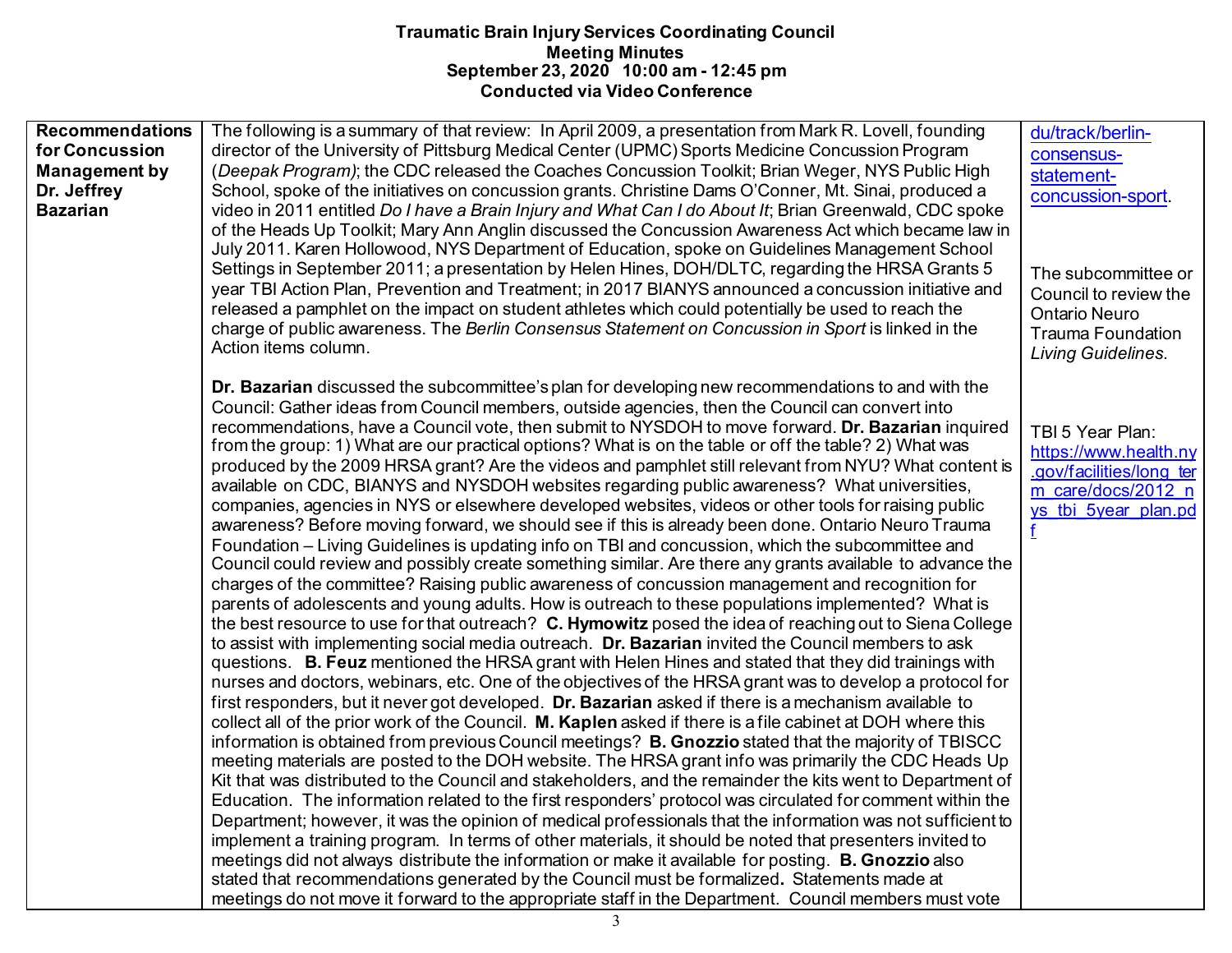|                                                                                                                                                                                                                                                                             | on a recommendation. If the action is affirmed, the Council Chair would then generate a letter to the<br>Commissioner, advising of the Council's recommendation.<br>M. Kaplen said he will go back to his file cabinet during his tenure as chair and see what materials he can<br>locate to share with the Council. M. Kaplen also suggested to Dr. Bazarian to look at the American<br>Academy of Pediatrics for information. B. Feuz asked if it is possible to get info regarding the HRSA<br>grant from Helen Hines. B. Gnozzio indicated that this information was previously distributed to the<br>Council. Dr. Bazarian indicated that he is unclear how to proceed. Does the Council seek to pursue<br>concussion management activities? B. Gnozzio stated that the Department is fully supportive of their<br>initiative; but, the effort must come from the Council membership as there are just not sufficient staff<br>resources within the Waiver Program to undertake this work. B. Feuz said the trifold cards that are in the<br>warehouse were originally supposed to go in the ERs of the hospitals and in ambulances to help guide<br>patients, but it was voluntary not mandatory to distribute them. Things just never really got off the ground.<br>Dr. Bazarian restated that going forward, should the Council seek to present recommendations to the<br>Department it must vote to adopt the recommendation, and the Chair will the submit a letter to the<br>Department presenting the recommendation. S. Casscles reiterated to the Council to refer back to the<br>bylaws to identify the mission of the Council. |                                                                                                                             |
|-----------------------------------------------------------------------------------------------------------------------------------------------------------------------------------------------------------------------------------------------------------------------------|------------------------------------------------------------------------------------------------------------------------------------------------------------------------------------------------------------------------------------------------------------------------------------------------------------------------------------------------------------------------------------------------------------------------------------------------------------------------------------------------------------------------------------------------------------------------------------------------------------------------------------------------------------------------------------------------------------------------------------------------------------------------------------------------------------------------------------------------------------------------------------------------------------------------------------------------------------------------------------------------------------------------------------------------------------------------------------------------------------------------------------------------------------------------------------------------------------------------------------------------------------------------------------------------------------------------------------------------------------------------------------------------------------------------------------------------------------------------------------------------------------------------------------------------------------------------------------------------------------------------------------------------|-----------------------------------------------------------------------------------------------------------------------------|
| <b>Presentation on</b><br><b>Concussion</b><br><b>Management</b><br><b>Awareness</b><br><b>Improvement Act</b><br>by Christina<br><b>Bolton LeBeau,</b><br>Director of<br>Advocacy &<br>Engagement<br><b>Brain Injury</b><br><b>Association of</b><br><b>New York State</b> | C. LeBeau provided an update on current legislation pending in the Senate and Assembly to amend the<br>2011 Concussion Management & Awareness Act which expands to make school sports safer. This<br>amendment would require public schools to implement concussion intervention standards. Included in<br>the protocols: standards for removing student athletes from play if concussion is suspected; bi-annual<br>instruction on concussion management; include concussion information in permission slips and make<br>concussion information available in school on their public website. Additionally, students with concussions<br>must be removed from athletic activity and not allowed return to play until they are symptom free for over<br>24 hours. The Act provides schools the option to construct a concussion management team in their<br>school to develop concussion management awareness; has schools develop a concussion management<br>improvement plan to include travel sport teams and competitive youth sport leagues; mandates public and<br>private schools to develop and implement a concussion management team; requires schools to offer<br>concussion management training on a yearly basis; implements reporting requirements for concussion<br>incidents; and requires schools to provide training for sports trainers.                                                                                                                                                                                                                                                                                     | Copies of the Senate<br>and Assembly<br>legislation emailed to<br>the Council members<br>after the meeting on<br>9/23/2020. |
| <b>TBI Waiver and</b><br><b>COVID Update</b><br>presentation by<br><b>Maribeth Gnozzio,</b><br>Director, Bureau of<br><b>Community</b><br>Integration and<br>Alzheimer's                                                                                                    | B. Gnozzio provided an update on the TBI Waiver program as related to the COVID-19 pandemic. During<br>the COVID Public Health Emergency (PHE), the Department sought approval from CMS to amend the<br>terms and conditions of the 1915 (c) waiver programs. NYS was one of the earliest states to submit an<br>amendment under Appendix K which was approved by CMS on 4/21/2020. This amendment was then<br>updated and approved on 8/25/2020. Under Appendix K, NYS was allowed to defer or temporarily<br>change some procedures and change service delivery using alternative means, such as telehealth.<br>During the PHE, certain services may now be provided using such methods as telephone contact,<br>WebEx, or other alternative means that meet the needs of the participant. Providers are required to<br>submit a detailed plan defining the methods of service delivery while the participant is sequestered. Other                                                                                                                                                                                                                                                                                                                                                                                                                                                                                                                                                                                                                                                                                                          |                                                                                                                             |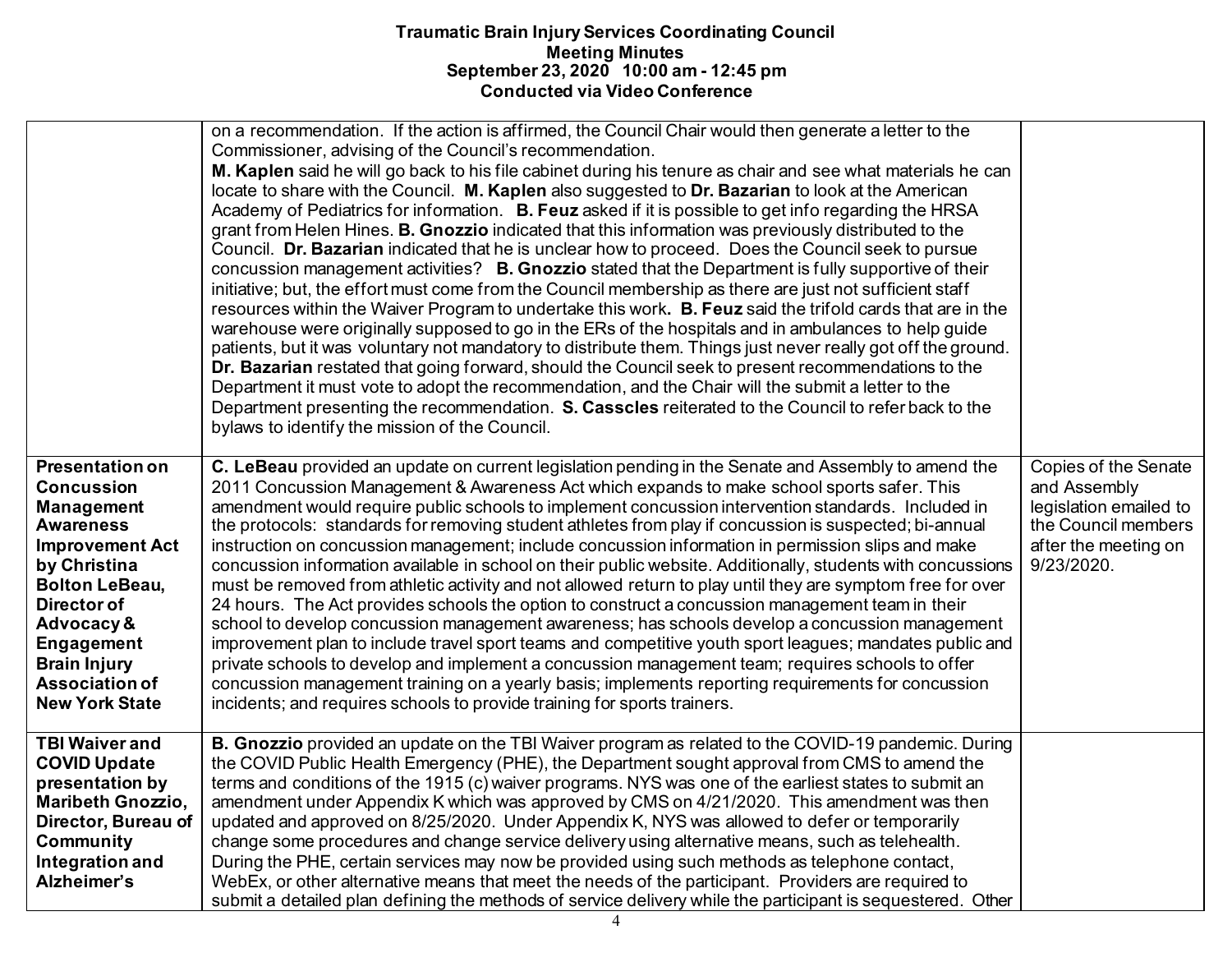| Disease,<br><b>OHIP/DOH</b> | changes included in the Appendix are: suspension of level of care reassessments, implementing<br>electronic signature mechanisms, changing initial assessment protocols. Retainer payments (Slide 4)<br>allows providers to claim for service provision when participants are sequestered and not available for<br>services. This helped to reduce financial hardships for providers during the pandemic. The Appendix<br>allows the RRDC to complete intakes via phone.<br>General feedback from providers indicated some things telephonically are very beneficial. The Waiver<br>Unit will review lessons learned during COVID, and consider future changes as the waiver moves into<br>application renewal. All guidance documents created during the pandemic can be found on the DOH<br>website.                                                                                                                                                                                                                                                                                                                                                                                                                                                                                                                                                                                                                                                                                                                                                                                                                                                                                                                                                                                               | Waiver-related<br>guidance documents:<br>https://health.ny.gov/<br>health care/medicaid<br>/redesign/mrt90/fags<br>presentations rpts.h<br><u>tm</u> |
|-----------------------------|------------------------------------------------------------------------------------------------------------------------------------------------------------------------------------------------------------------------------------------------------------------------------------------------------------------------------------------------------------------------------------------------------------------------------------------------------------------------------------------------------------------------------------------------------------------------------------------------------------------------------------------------------------------------------------------------------------------------------------------------------------------------------------------------------------------------------------------------------------------------------------------------------------------------------------------------------------------------------------------------------------------------------------------------------------------------------------------------------------------------------------------------------------------------------------------------------------------------------------------------------------------------------------------------------------------------------------------------------------------------------------------------------------------------------------------------------------------------------------------------------------------------------------------------------------------------------------------------------------------------------------------------------------------------------------------------------------------------------------------------------------------------------------------------------|------------------------------------------------------------------------------------------------------------------------------------------------------|
| <b>Member Updates</b>       | Maxine Smalling (OMH) stated that over the years there have been several challenging cases which<br>involved individuals in need of TBI services. These were very involved cases and providers were not able<br>to meet their needs in the community. One of the individuals needs extensive surgeries and they were<br>not able to find those services for a long time. Finally, with the help of different agencies and DOH, they<br>were able to find a group of surgeons and hospitals to put a plan in place. It is an elaborate plan that will<br>run over a course of two years involving multiple surgeries and hospitals. This collaborative effort will be<br>life changing for this person.<br><b>Paul Novak</b> – Question: What is the impact of the COVID pandemic handled with out-of-state nursing<br>home placements? B. Gnozzio responded that the number of referrals has slowed but there is currently<br>no data to identify those individuals. Overall, there has been a decrease in out-of-state referrals to the TBI<br>waiver program. The RRDCs have successfully transitioned several applicants back to NYS during the<br>pandemic. Waiver providers, particularly LHCSAs and HCSS, have done a very good job providing<br>services/coverage during the pandemic, along with the support of participants' families.<br><b>B. Gnozzio</b> stated that the next TBISCC meeting is scheduled for December 9, 2020 and Council<br>members should anticipate it will be another virtual meeting. Council members were requested to<br>generate agenda items and presenters and submit the information to DOH staff.<br>M. Kaplen requests that an updated list of all council members e-mail addresses be sent. The information<br>will be included with the meeting minutes. |                                                                                                                                                      |
| <b>Public Comment</b>       | Joanne Scandale, Rehabilitation Counselor, Department of Physical Medicine & Rehabilitation<br>Upstate University Hospital: She has a copy of the REAP (Remove/Reduce; Educate;<br>Adjust/Accommodate; Pace) community-based model for Concussion Management. It was developed by<br>Dr. Karen McAvoy who was a psychologist at a high school where a student football player unfortunately<br>died of "Second Impact Syndrome." It posits a multi-disciplinary team approach is the foundation of the<br>treatment and management of concussion. It is in a manual format which outlines the specific roles for<br>each team - Family Team (student, parents, grandparents, etc.), School Physical Team (coaches, athletic                                                                                                                                                                                                                                                                                                                                                                                                                                                                                                                                                                                                                                                                                                                                                                                                                                                                                                                                                                                                                                                                          | REAP manual:<br>$\frac{1}{\text{PDF}}$<br>REAP Manual -<br>BIANYS.pdf                                                                                |